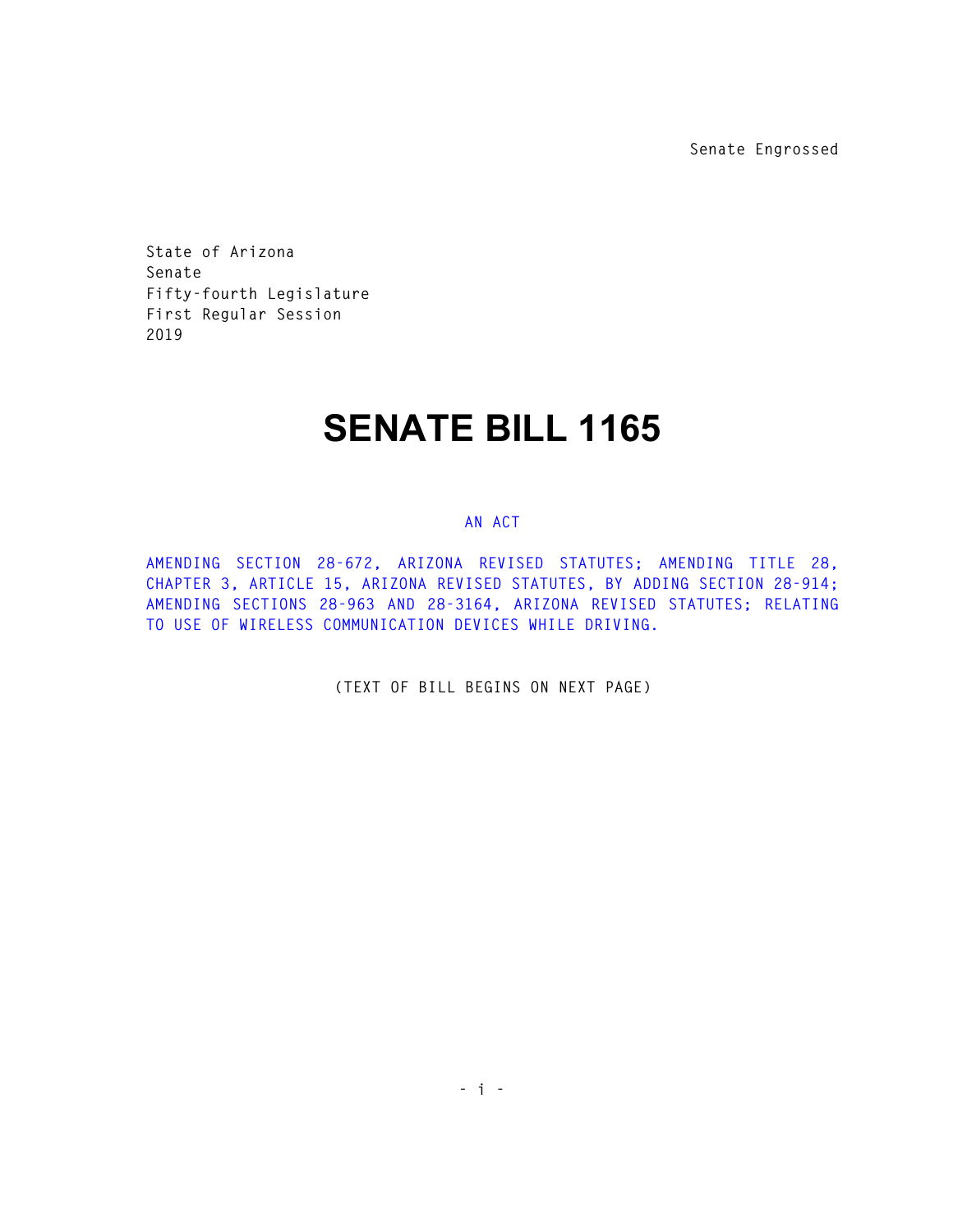**1 Be it enacted by the Legislature of the State of Arizona: 2 Section 1. Section 28-672, Arizona Revised Statutes, is amended to 3 read: 4 28-672. Causing serious physical injury or death by a moving 5 violation; time limitation; penalties; violation; 6 classification; definition 7 A. A person is guilty of causing serious physical injury or death 8 by a moving violation if the person violates any one of the following and 9 the violation results in an accident causing serious physical injury or 10 death to another person: 11 1. Section 28-645, subsection A, paragraph 3, subdivision (a). 12 2. Section 28-729. 13 3. Section 28-771. 14 4. Section 28-772. 15 5. Section 28-773. 16 6. Section 28-792. 17 7. Section 28-794. 18 8. Section 28-797, subsection F, G, H or I. 19 9. Section 28-855, subsection B. 20 10. Section 28-857, subsection A. 21 11. SECTION 28-914. 22 B. A person who violates this section shall attend and successfully 23 complete traffic survival school educational sessions that are designed to 24 improve the safety and habits of drivers and that are approved by the 25 department. In addition, the court may order the person to perform 26 community restitution. 27 C. The court shall report a conviction for a violation of this 28 section to the department and: 29 1. For a first violation of this section, may direct the department 30 to suspend the person's driving privilege for not more than one hundred 31 eighty days if the violation results in serious physical injury and not 32 more than one year if the violation results in death. 33 2. For a second or subsequent violation of this section within a 34 period of thirty-six months, shall direct the department to suspend the 35 person's driving privilege for one hundred eighty days if the violation 36 results in serious physical injury and one year if the violation results 37 in death. 38 D. If a person's driving privilege is suspended pursuant to any 39 other statute because of an incident involving a violation of this 40 section, the suspension period prescribed in subsection C of this section 41 shall run consecutively with the other suspension period. 42 E. If a person fails to successfully complete traffic survival 43 school educational sessions or perform community restitution pursuant to 44 this section, the court shall notify the department and the department 45 shall promptly suspend the driver license or permit of the driver or the**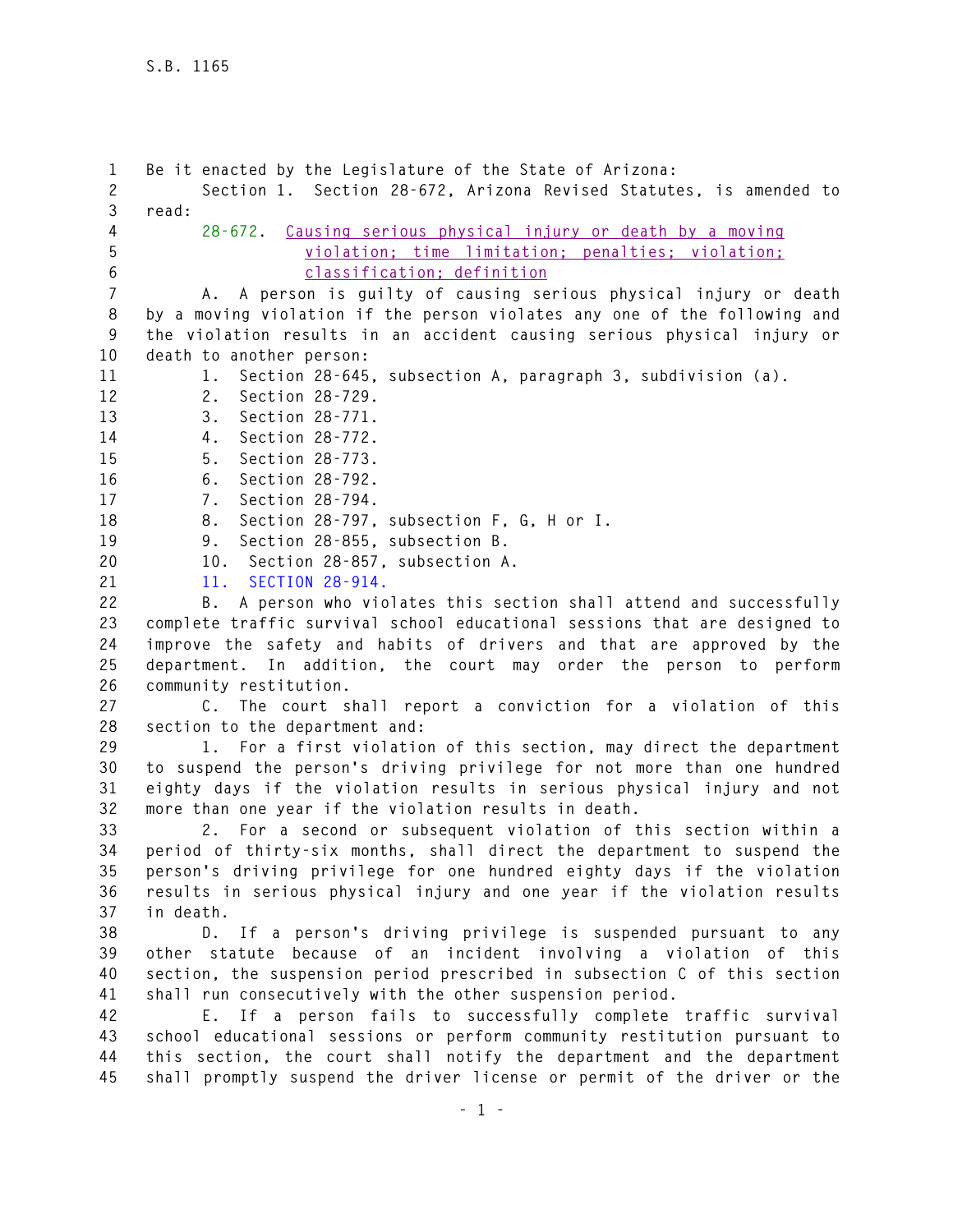**1 privilege of a nonresident to drive a motor vehicle in this state until 2 the order is satisfied.** 

**3 F. If the person who suffers serious physical injury as a result of 4 a violation of this section appears before the court in which the action 5 is pending at any time before trial and acknowledges receipt of 6 satisfaction for the injury, on payment of the costs incurred, the court 7 shall order that the prosecution be dismissed and the defendant be 8 discharged. The reasons for the order shall be set forth and entered of 9 record, and the order shall be a bar to another prosecution for the same 10 offense.** 

**11 G. Restitution awarded pursuant to section 13-603 as a result of a 12 violation of this section shall not exceed one hundred thousand dollars 13 \$100,000.** 

**14 H. A prosecution for a violation of this section must be commenced 15 within two years after actual discovery of the offense by the state or the 16 political subdivision having jurisdiction or discovery by the state or the 17 political subdivision that should have occurred with the exercise of 18 reasonable diligence, whichever first occurs.** 

**19 I. A person who violates this section is guilty of a class 1 20 misdemeanor.** 

**21 J. For the purposes of this section, "serious physical injury" has 22 the same meaning prescribed in section 13-105.** 

**23 Sec. 2. Title 28, chapter 3, article 15, Arizona Revised Statutes, 24 is amended by adding section 28-914, to read:** 

**25 28-914. Use of portable wireless communication device while 26 driving; prohibition; civil penalty; state 27 preemption; definitions** 

**28 A. UNLESS A MOTOR VEHICLE IS PARKED OR STOPPED PURSUANT TO SECTION 29 28-645, SUBSECTION A, PARAGRAPH 3 OR SECTION 28-851, A PERSON MAY NOT 30 OPERATE A MOTOR VEHICLE ON A STREET OR HIGHWAY IF THE PERSON DOES EITHER 31 OF THE FOLLOWING:** 

**32 1. PHYSICALLY HOLDS OR SUPPORTS WITH ANY PART OF THE PERSON'S BODY 33 EITHER OF THE FOLLOWING:** 

**34 (a) A PORTABLE WIRELESS COMMUNICATION DEVICE, EXCEPT THAT A PERSON 35 MAY USE A PORTABLE WIRELESS COMMUNICATION DEVICE WITH AN EARPIECE, 36 HEADPHONE DEVICE OR DEVICE WORN ON A WRIST TO CONDUCT A VOICE-BASED 37 COMMUNICATION.** 

**38 (b) A STAND-ALONE ELECTRONIC DEVICE.** 

**39 2. WRITES, SENDS OR READS ANY TEXT-BASED COMMUNICATION, INCLUDING A 40 TEXT MESSAGE, INSTANT MESSAGE, E-MAIL OR INTERNET DATA, ON A PORTABLE 41 WIRELESS COMMUNICATION DEVICE OR STAND-ALONE ELECTRONIC DEVICE. THIS 42 PARAGRAPH DOES NOT APPLY TO EITHER OF THE FOLLOWING:** 

**43 (a) A VOICE-BASED COMMUNICATION THAT IS AUTOMATICALLY CONVERTED BY 44 A PORTABLE WIRELESS COMMUNICATION DEVICE OR STAND-ALONE DEVICE TO BE SENT 45 AS A MESSAGE IN A WRITTEN FORM.**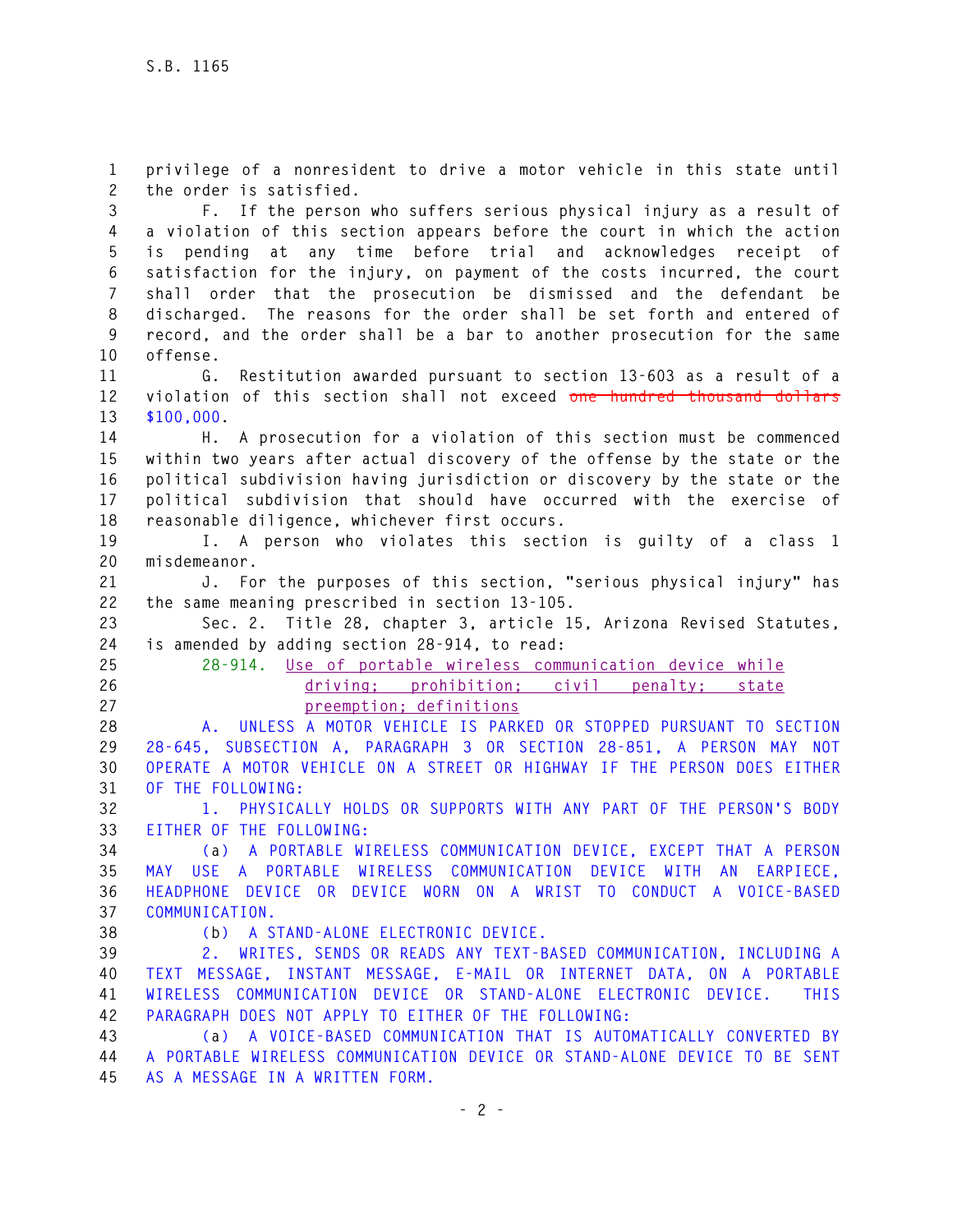**1 (b) THE USE OF A PORTABLE WIRELESS COMMUNICATION DEVICE OR 2 STAND-ALONE DEVICE WHEN USED IN A HANDS-FREE MANNER FOR: 3 (i) NAVIGATION OF THE MOTOR VEHICLE. 4 (ii) USE OF A GLOBAL POSITIONING SYSTEM. 5 (iii) OBTAINING MOTOR VEHICLE INFORMATION OR INFORMATION RELATED TO 6 DRIVING A MOTOR VEHICLE. 7 B. THIS SECTION DOES NOT PROHIBIT THE OPERATION OF A MOTOR VEHICLE 8 WHILE USING A DEVICE OR SYSTEM THAT IS EMBEDDED IN A MOTOR VEHICLE AND 9 THAT ALLOWS COMMUNICATION WITHOUT THE USE OF EITHER OF THE DRIVER'S HANDS, 10 EXCEPT TO ACTIVATE OR DEACTIVATE A FUNCTION OF THE DEVICE OR SYSTEM BY A 11 SINGLE PRESS, TAP OR SWIPE OF THE OPERATOR'S FINGER. 12 C. THIS SECTION DOES NOT APPLY TO: 13 1. AN OPERATOR OF AN AUTHORIZED EMERGENCY, LAW ENFORCEMENT OR 14 PROBATION VEHICLE WHO USES A PORTABLE WIRELESS COMMUNICATION DEVICE WHILE 15 ACTING IN AN OFFICIAL CAPACITY. 16 2. AN OPERATOR WHO IS LICENSED BY THE FEDERAL COMMUNICATIONS 17 COMMISSION WHILE OPERATING A RADIO FREQUENCY DEVICE OTHER THAN A PORTABLE 18 WIRELESS COMMUNICATION DEVICE. 19 3. AN OPERATOR WHO USES A TWO-WAY RADIO OR PRIVATE LAND MOBILE 20 RADIO SYSTEM, WITHIN THE MEANING OF 47 CODE OF FEDERAL REGULATIONS PART 21 90, WHILE IN THE PERFORMANCE AND SCOPE OF THE OPERATOR'S WORK-RELATED 22 DUTIES AND WHO IS OPERATING A FLEET VEHICLE OR WHO POSSESSES A COMMERCIAL 23 DRIVER LICENSE. 24 4. AN OPERATOR WHO USES A PORTABLE WIRELESS COMMUNICATION DEVICE 25 EITHER: 26 (a) TO REPORT ILLEGAL ACTIVITY OR SUMMON EMERGENCY HELP. 27 (b) THAT WAS PERMANENTLY OR TEMPORARILY AFFIXED TO THE MOTOR 28 VEHICLE TO RELAY INFORMATION IN THE COURSE OF THE OPERATOR'S OCCUPATIONAL 29 DUTIES BETWEEN THE OPERATOR AND EITHER: 30 (i) A DISPATCHER. 31 (ii) A DIGITAL NETWORK OR SOFTWARE APPLICATION SERVICE. 32 D. BEGINNING JANUARY 1, 2021, A PERSON WHO VIOLATES THIS SECTION IS 33 SUBJECT TO A CIVIL PENALTY AS FOLLOWS: 34 1. AT LEAST \$75 BUT NOT MORE THAN \$149 FOR A FIRST VIOLATION. 35 2. AT LEAST \$150 BUT NOT MORE THAN \$250 FOR A SECOND OR SUBSEQUENT 36 VIOLATION. 37 E. THE DEPARTMENT SHALL POST A SIGN AT EACH POINT AT WHICH AN 38 INTERSTATE HIGHWAY OR UNITED STATES HIGHWAY ENTERS INTO THIS STATE THAT 39 INFORMS AN OPERATOR THAT BOTH: 40 1. THE USE OF A PORTABLE WIRELESS COMMUNICATION DEVICE WHILE 41 OPERATING A MOTOR VEHICLE IS PROHIBITED IN THIS STATE. 42 2. THE OPERATOR IS SUBJECT TO A CIVIL PENALTY IF THE OPERATOR USES 43 A PORTABLE WIRELESS COMMUNICATION DEVICE IN VIOLATION OF THIS SECTION 44 WHILE OPERATING A MOTOR VEHICLE IN THIS STATE.**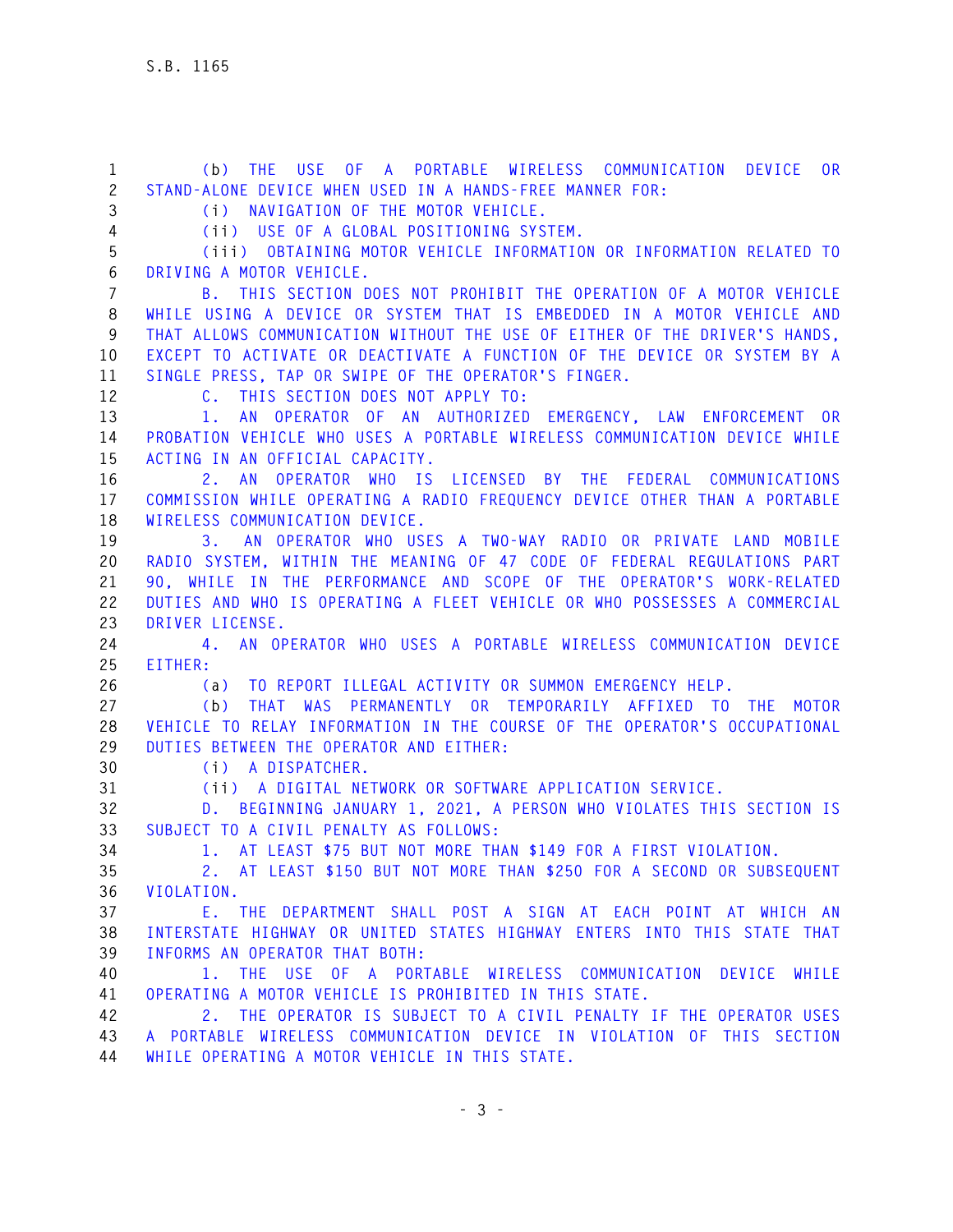**1 F. A PEACE OFFICER WHO STOPS A MOTOR VEHICLE FOR AN ALLEGED 2 VIOLATION OF THIS SECTION MAY NOT:** 

**3 1. TAKE POSSESSION OF OR OTHERWISE INSPECT A PORTABLE WIRELESS 4 COMMUNICATION DEVICE IN THE POSSESSION OF THE OPERATOR UNLESS OTHERWISE 5 AUTHORIZED BY LAW.** 

**6 2. ISSUE A CITATION FOR A VIOLATION OF THIS SECTION BEFORE 7 JANUARY 1, 2021 AND MAY ISSUE ONLY A WARNING BEGINNING ON THE EFFECTIVE 8 DATE OF THIS SECTION THROUGH DECEMBER 31, 2020.** 

**9 G. A DEPARTMENT OR AGENCY OF THIS STATE MAY NOT CONSIDER A 10 VIOLATION OF THIS SECTION FOR THE PURPOSE OF DETERMINING WHETHER THE 11 PERSON'S DRIVER LICENSE SHOULD BE SUSPENDED OR REVOKED.** 

**12 H. THE REGULATION AND USE OF PORTABLE WIRELESS COMMUNICATION 13 DEVICES WHILE OPERATING A MOTOR VEHICLE ARE OF STATEWIDE CONCERN. FROM 14 AND AFTER DECEMBER 31, 2020, THE REGULATION OF PORTABLE WIRELESS 15 COMMUNICATION DEVICES PURSUANT TO THIS SECTION AND THEIR USE WHILE 16 OPERATING A MOTOR VEHICLE IS NOT SUBJECT TO FURTHER REGULATION BY A 17 COUNTY, CITY, TOWN OR OTHER POLITICAL SUBDIVISION OF THIS STATE. FROM AND 18 AFTER DECEMBER 31, 2020, A REGULATION BY A COUNTY, CITY, TOWN OR OTHER 19 POLITICAL SUBDIVISION THAT VIOLATES THIS SUBSECTION, WHETHER ENACTED 20 BEFORE OR AFTER JANUARY 1, 2021, IS VOID.** 

**21 I. FOR THE PURPOSES OF THIS SECTION:** 

**22 1. "PORTABLE WIRELESS COMMUNICATION DEVICE":** 

**23 (a) MEANS A CELLULAR TELEPHONE, A PORTABLE TELEPHONE, A 24 TEXT-MESSAGING DEVICE, A PERSONAL DIGITAL ASSISTANT, A STAND-ALONE 25 COMPUTER, A GLOBAL POSITIONING SYSTEM RECEIVER OR A SUBSTANTIALLY SIMILAR 26 PORTABLE WIRELESS DEVICE THAT IS USED TO INITIATE OR RECEIVE 27 COMMUNICATION, INFORMATION OR DATA.** 

**28 (b) DOES NOT INCLUDE A RADIO, CITIZENS BAND RADIO, CITIZENS BAND 29 RADIO HYBRID, COMMERCIAL TWO-WAY RADIO COMMUNICATION DEVICE OR ITS 30 FUNCTIONAL EQUIVALENT, SUBSCRIPTION-BASED EMERGENCY COMMUNICATION DEVICE, 31 PRESCRIBED MEDICAL DEVICE, AMATEUR OR HAM RADIO DEVICE OR IN-VEHICLE 32 SECURITY, NAVIGATION OR REMOTE DIAGNOSTICS SYSTEM.** 

**33 2. "STAND-ALONE ELECTRONIC DEVICE" MEANS A PORTABLE DEVICE OTHER 34 THAN A PORTABLE WIRELESS COMMUNICATION DEVICE THAT STORES AUDIO OR VIDEO 35 DATA FILES TO BE RETRIEVED ON DEMAND BY A USER.** 

**36 Sec. 3. Section 28-963, Arizona Revised Statutes, is amended to 37 read:** 

**38 28-963. Image display device; prohibition; exceptions; 39 definitions**

**40 A. A WHILE A PERSON IS DRIVING A MOTOR VEHICLE AND THE MOTOR 41 VEHICLE IS IN MOTION ON A PUBLIC ROADWAY OR ON AN OFF-HIGHWAY VEHICLE 42 TRAIL AS DEFINED IN SECTION 28-1171, THE person shall not:** 

**43 1. View a broadcast television image or a visual image from an 44 image display device while that person is driving a motor vehicle and the**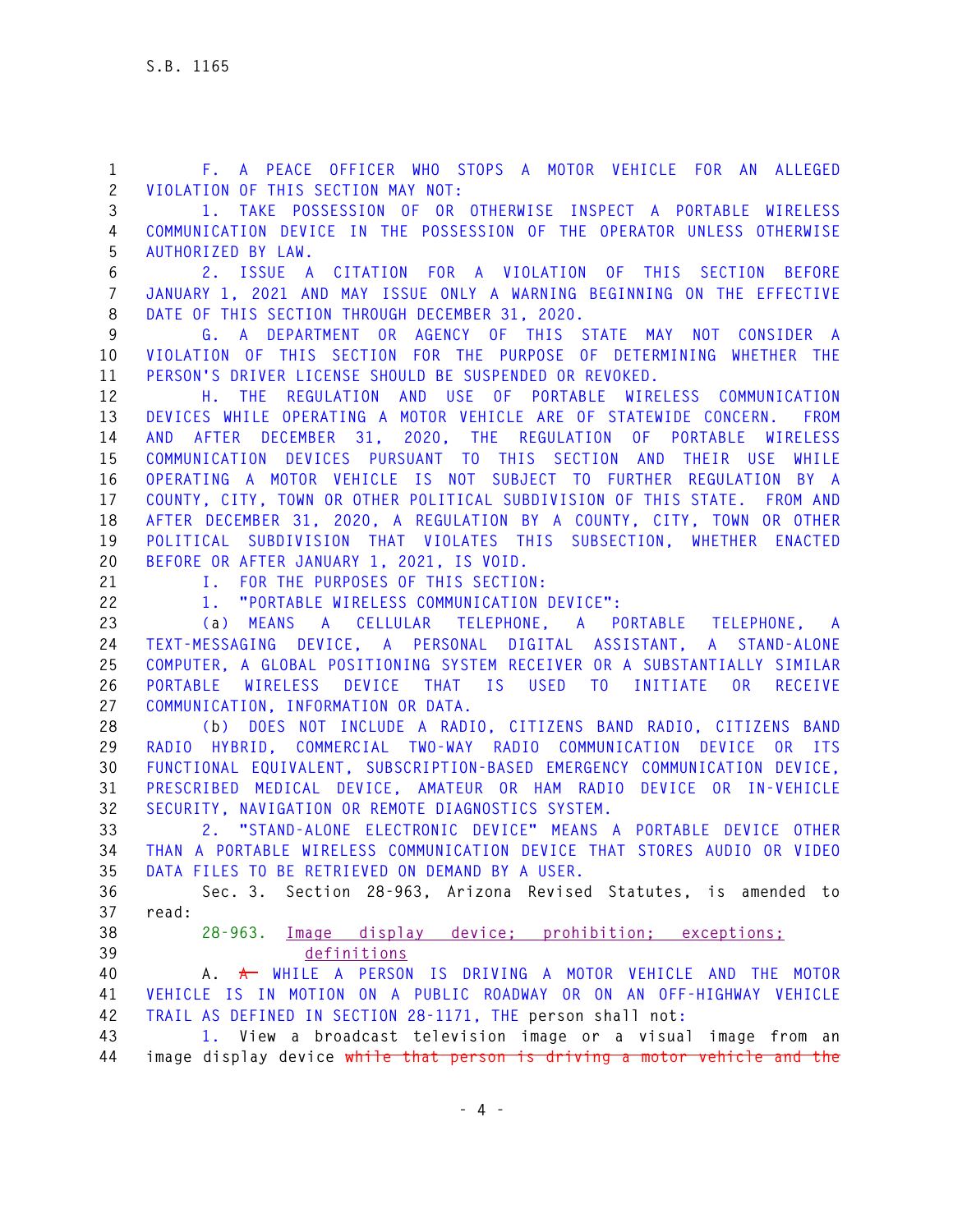**- 5 - 3 2. WATCH A VIDEO OR MOVIE ON A PORTABLE WIRELESS COMMUNICATION 4 DEVICE OR STAND-ALONE ELECTRONIC DEVICE OTHER THAN WATCHING DATA RELATED 5 TO THE NAVIGATION OF THE MOTOR VEHICLE, EXCEPT THAT A PERSON MAY VIEW DATA 6 RELATED TO THE NAVIGATION OF THE MOTOR VEHICLE, VEHICLE INFORMATION OR 7 INFORMATION RELATED TO DRIVING A MOTOR VEHICLE. 8 3. RECORD OR BROADCAST A VIDEO ON A PORTABLE WIRELESS COMMUNICATION 9 DEVICE OR STAND-ALONE ELECTRONIC DEVICE, EXCEPT THAT THE PERSON MAY USE 10 THE DEVICES FOR THE SOLE PURPOSE OF CONTINUOUSLY RECORDING OR BROADCASTING 11 VIDEO WITHIN OR OUTSIDE OF THE MOTOR VEHICLE. 12 B. A person shall not operate a motor vehicle with an image display 13 device that is visible to a driver seated in a normal driving position 14 when the vehicle is in motion. 15 C. This section does not apply to any of the following: 16 1. Emergency vehicles. 17 2. Image display devices that do any of the following: 18 (a) Display images that provide a driver with navigation and 19 related traffic, road and weather information. 20 (b) Provide vehicle information, controls or information related to 21 driving a vehicle. 22 (c) Enhance or supplement a driver's view of the area to the front, 23 rear or side of the vehicle. 24 (d) Permit a driver to monitor the vehicle occupants seated behind 25 the driver. 26 (e) Display information intended to enhance traffic safety. 27 3. Image display devices that are built into the motor vehicle and 28 that do not display images to a driver while the vehicle is in motion. 29 4. Image display devices that are portable and are not used to 30 display dynamic visual images other than for purposes of navigation or 31 global positioning to a driver while the vehicle is in motion. 32 5. Image display devices present in vehicles of a public service 33 corporation or any political subdivision of this state and used for 34 service or maintenance of its facilities. 35 6. Any use of an image display device while the vehicle is parked.**  36 D. For the purposes of this section: **37 1. "Image display device" means equipment capable of displaying to 38 the driver of a motor vehicle rapidly changing images that are either of 39 the following: 40 1. (a) A broadcast television image or similar entertainment 41 content transmitted by other wireless means to the image display device. 42 2. (b) A dynamic visual image, other than text, from a digital 43 video disc or other storage device. 44 2. "PORTABLE WIRELESS COMMUNICATION DEVICE" HAS THE SAME MEANING 45 PRESCRIBED IN SECTION 28-914.** 

**1 motor vehicle is in motion on a public roadway or on an off-highway** 

**2 vehicle trail as defined in section 28-1171.**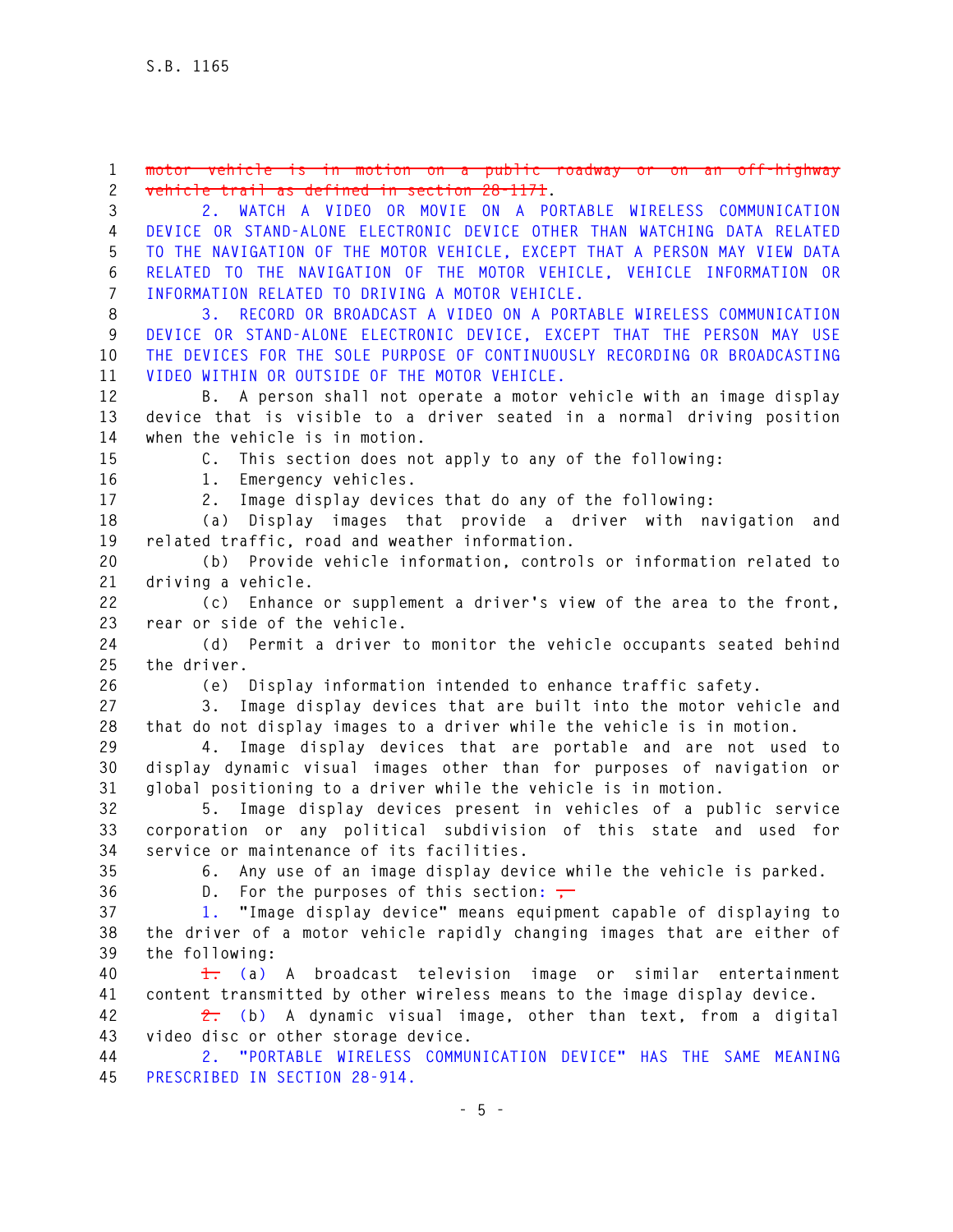**1 3. "STAND-ALONE ELECTRONIC DEVICE" HAS THE SAME MEANING PRESCRIBED 2 IN SECTION 28-914. 3 Sec. 4. Section 28-3164, Arizona Revised Statutes, is amended to 4 read: 5 28-3164. Original applicants; examination 6 A. The department may do any of the following: 7 1. Examine an applicant for an original driver license. 8 2. Accept the examination conducted by an authorized third party 9 pursuant to chapter 13 of this title. Beginning July 1, 2014, the third 10 party must be authorized pursuant to section 28-5101.01 or 28-5101.03. 11 3. Accept documentation of successful completion of a driver 12 training course approved by the department. Beginning July 1, 2014, for a 13 class D or G license the documentation must be provided by a third party 14 authorized pursuant to section 28-5101.02. 15 4. Accept documentation that the applicant has successfully 16 completed education on special performance equipment and medically related 17 driving circumstances. Beginning July 1, 2014, the documentation must be 18 provided by a third party authorized pursuant to section 28-5101.02. 19 5. Accept documentation that the applicant has successfully 20 completed driver education lessons provided by an instructor who is 21 certified by the superintendent of public instruction. 22 B. The examination shall include all of the following: 23 1. A test of the applicant's: 24 (a) Eyesight. 25 (b) Ability to read and understand official traffic control 26 devices. 27 (c) Knowledge of safe driving practices and the traffic laws of 28 this state, including those practices and laws relating to bicycles. 29 (d) KNOWLEDGE OF THE EFFECT OF USING A PORTABLE WIRELESS 30 COMMUNICATION DEVICE AS DEFINED IN SECTION 28-914 OR ENGAGING IN OTHER 31 ACTIONS THAT COULD DISTRACT A DRIVER ON THE SAFE OR EFFECTIVE OPERATION OF 32 A MOTOR VEHICLE. 33 2. An actual demonstration of ability to exercise ordinary and 34 reasonable control in the operation of a vehicle or vehicle combination of 35 the type covered by the license classification or endorsement for which 36 the applicant applies. 37 3. Other physical and mental examinations if the department finds 38 them necessary to determine the applicant's fitness to safely operate a 39 motor vehicle on the highways. 40 C. The department may examine an original applicant for a class M 41 license or a motorcycle endorsement or the department may accept the 42 examination conducted by an authorized third party pursuant to chapter 13, 43 article 1 of this title or documentation of successful completion of a 44 motorcycle training program approved by the department. Beginning July 1,** 

**45 2014, the documentation of successful completion of a motorcycle training**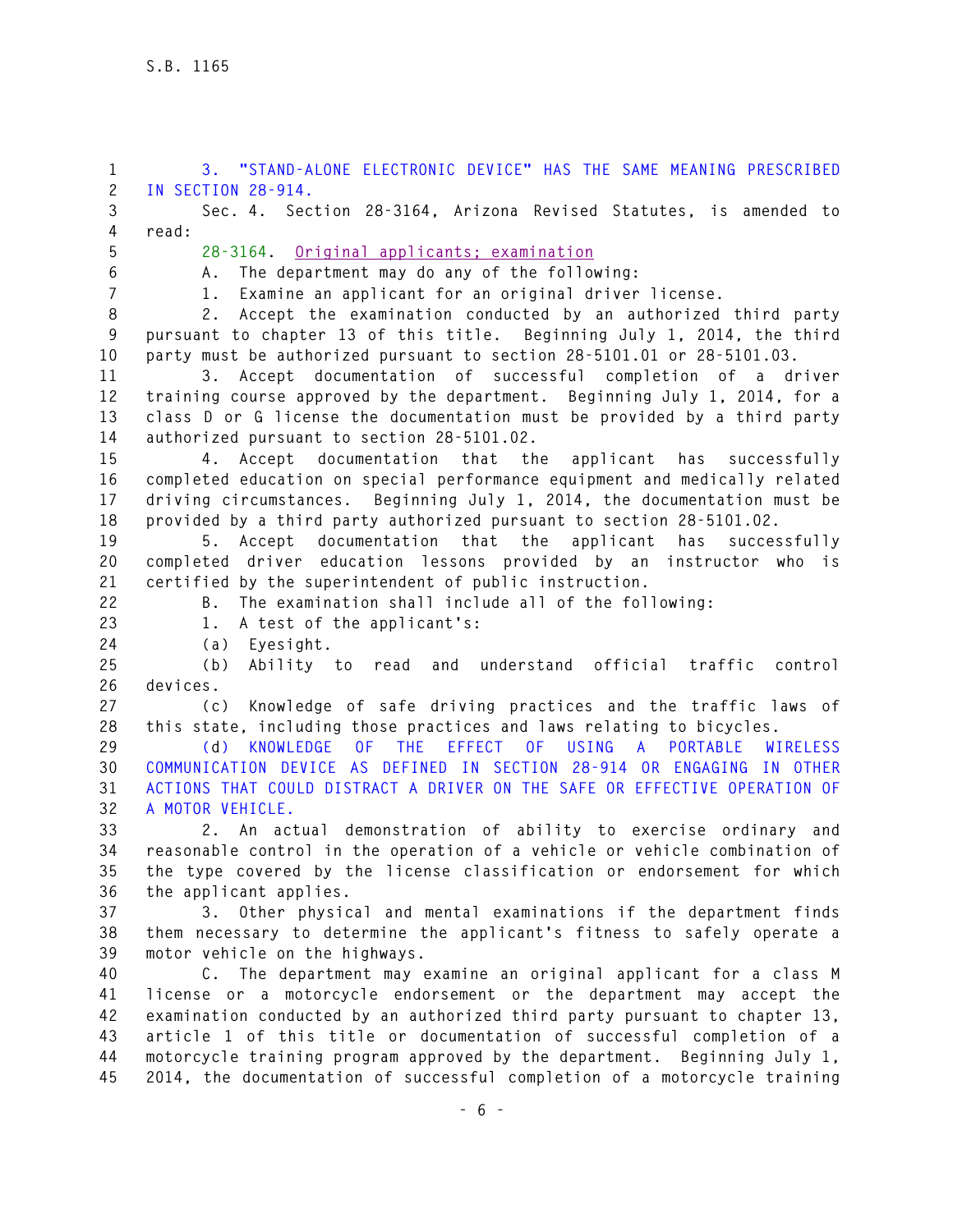**1 program must be provided by a third party motorcycle driver license 2 training provider authorized pursuant to section 28-5101.02 or a 3 motorcycle training program approved by the department and provided in 4 another state or by the United States military. The department may 5 examine an applicant who has a motorcycle license from another 6 jurisdiction. This examination shall be the same as for all applicants, 7 except that the department may make modifications it finds necessary to 8 determine the applicant's fitness to operate a motorcycle, motor driven 9 cycle or moped on the highways.** 

**10 D. The department shall examine a person who holds a driver license 11 issued by another country and who applies for an initial license in this 12 state as an original applicant, except that the department may waive an 13 actual demonstration of the ability to exercise ordinary and reasonable 14 control in the operation of a motor vehicle if the person applies for a 15 class D or G license and appears to meet the department's medical 16 qualifications and if the out-of-state license is not revoked or is not 17 expired for more than one year.** 

**18 E. The department may waive the driving examination for initial 19 applicants for a class M license or a motorcycle endorsement if all of the 20 following conditions exist:** 

**21 1. The applicant's current license indicates the applicant has been 22 specifically licensed to operate a motorcycle.** 

**23 2. The applicant appears to meet the department's medical 24 qualifications.** 

**25 3. The applicant's out-of-state license is not revoked or is not 26 expired for more than one year.** 

**27 Sec. 5. Use of portable wireless communication device while 28 driving; local authority laws** 

**29 A. If, before the effective date of this act, a local authority 30 enacts a law regulating the use of a portable wireless communication 31 device, as defined in section 28-914, Arizona Revised Statutes, as added 32 by this act, while driving, the local authority may:** 

**33 1. Issue citations for violations under the local authority's law 34 through December 31, 2020, and the local authority is not subject to the 35 warning period prescribed in section 28-914, Arizona Revised Statutes, as 36 added by this act.** 

**37 2. Change the local authority's law to mirror section 28-914, 38 Arizona Revised Statutes, as added by this act, except that the local 39 authority is not subject to the warning period prescribed in section 40 28-914, Arizona Revised Statutes, as added by this act.** 

**41 B. A local authority that before the effective date of this act has 42 not enacted a law regulating the use of a portable wireless communication 43 device, as defined in section 28-914, Arizona Revised Statutes, as added 44 by this act, while driving may adopt a law to mirror section 28-914, 45 Arizona Revised Statutes, as added by this act.**